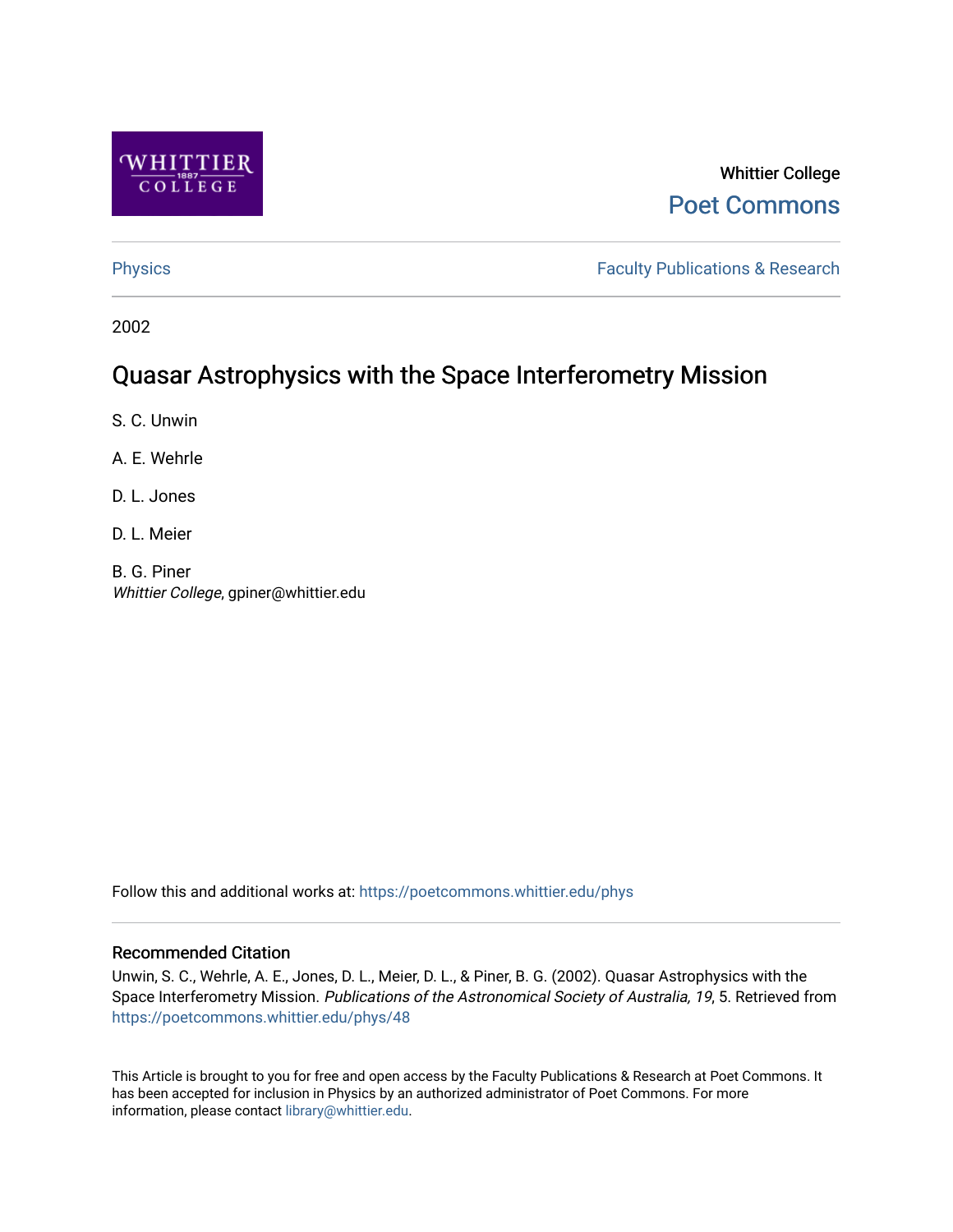## **Quasar Astrophysics with the Space Interferometry Mission**

S. C. Unwin<sup>1</sup>, A. E. Wehrle<sup>1</sup>, D. L. Jones<sup>1</sup>, D. L. Meier<sup>1</sup>, B. G. Piner<sup>2</sup>

<sup>1</sup> Jet Propulsion Laboratory, California Institute of Technology, 4800 Oak Grove Drive, Pasadena, CA 91109, USA Stephen.C.Unwin, Ann.E.Wehrle, Dayton.L.Jones, David.L.Meier@jpl.nasa.gov  $2$ Department of Physics and Astronomy, Whittier College, 13406 E. Philadelphia Street, Whittier, CA 90608, USA gpiner@whittier.edu

*Received 2001 July 31, accepted 2001 October 23*

**Abstract:** Precision optical astrometry of quasars and active galaxies can provide important insight into the spatial distribution and variability of emission in compact nuclei. SIM — the Space Interferometry Mission — will be the first optical interferometer capable of precision astrometry on quasars. Although it is not expected to resolve the emission, it will be very sensitive to astrometric shifts, for objects as faint as R magnitude 20. In its wide-angle mode, SIM will yield 4 microarcsecond absolute positions, and proper motions to about 2 microarcsecond/yr. A variety of AGN phenomena are expected to be visible to SIM on these scales, including time and spectral dependence in position offsets between accretion disk and jet emission. SIM should be able to answer the following questions. Does the most compact optical emission from an AGN come from an accretion disk or from a relativistic jet? Do the relative positions of the radio core and optical photocentre of quasars used for the reference frame tie change on the timescales of their photometric variability? Do the cores of galaxies harbour binary supermassive black holes remaining from galaxy mergers? In this paper we briefly describe the operation of SIM and the quasar measurements it will make. We estimate the size of the astrometric signatures which may be expected, and we discuss prospects for using astrometry as a fundamental tool for understanding quasar nuclei.

**Keywords:** galaxies: active — galaxies: jets — techniques: interferometric

### **1 Introduction**

One of the most challenging questions in astronomy today is to understand the origin, structure, and evolution of the 'central engines'in the nuclei of quasars and active galaxies (AGN). The favoured theory involves the activation of relativistic jets from the fuelling of a supermassive black hole through an accretion disk. In some AGN an outer optically thick 'dusty torus' is seen orbiting the black hole system. This torus is probably related to an inner accretion disk-black hole system that forms the actual powerhouse of the AGN. In radio-loud AGN two oppositely directed radio jets are ejected perpendicular to the torus/disk system.

Although there is a wealth of observational data on AGN, some very basic questions have not been definitively answered. The Space Interferometry Mission (SIM) should be able to address, and hopefully answer, the following three key questions about AGN.

- 1. Does the most compact optical emission from an AGN come from an accretion disk or from a relativistic jet?
- 2. Does the separation of the radio core and optical photocentre of the quasars used for the reference frame tie, change on the timescales of their photometric variability, or is the separation stable at the level of a few microarcseconds?
- 3. Do the cores of galaxies harbour binary supermassive black holes remaining from galaxy mergers? It is not known whether such mergers are common, and whether binaries would persist for a significant time.

These questions are the subject of a SIM Key Project, awarded to the authors of this paper (PI: A. E. Wehrle). Of the ten key projects selected in November 2000 by NASA to be conducted with SIM, this proposal and one other (PI: K.Johnston, USNO) with similar aims, focus on quasars and AGN. Launch of SIM is currently scheduled for 2009, and we expect our scientific results to emerge early in the mission life. A preliminary indication of the reference frame stability between SIM and ICRF (International Celestial Reference Frame) will be answered within the first year (question 2 above).

#### **2 Astrometry of Quasars**

With the prospect of precision astrometry in the optical waveband becoming available within a decade, a number of fundamental questions about the nature of AGN can be attacked in a new way. Currently, VLBI provides by far the most accurate astrometry of AGN (Ma et al. 1998) with positional accuracies around  $100$  microarcsec ( $\mu$ as). The fringe spacing of connected-element optical interferometers such as SIM is  $\approx$ 10 milliarcseconds (mas), so mostAGN cores will be unresolved. However, with global astrometry, radio (ICRF) and optical (SIM) catalogues can be compared at the sub-milliarcsecond level, and changes in the optical positions will be resolvable by SIM at the few uas level.

In addition to absolute astrometry, SIM will allow differential astrometry — colour-dependent position shifts — across the optical waveband. This will prove to be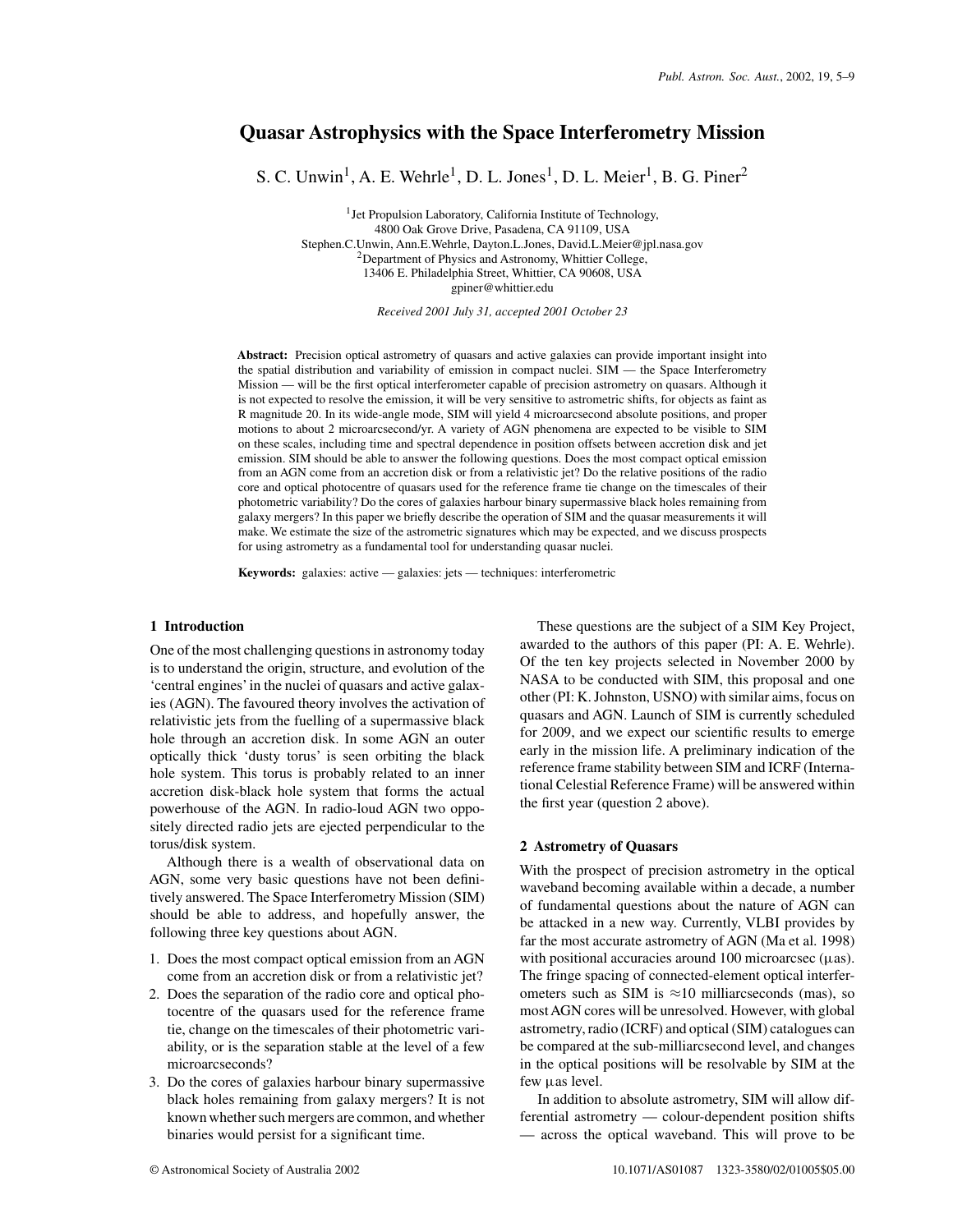a powerful diagnostic tool for AGN structure on scales of a few  $\mu$ as. Below we discuss the physical origins of the astrometric shifts we expect to detect using precision astrometry.

#### *2.1 Spatial Distribution of AGN Optical Emission*

*Thermal emission.* Our knowledge of the inner accretion disk system comes mainly from theoretical models; one of the more popular ones is depicted in Figure 1. The disk itself contains at least two possible regions that produce optical continuum emission. When the accretion rate is high (near the Eddington limit, as is suspected in quasars, Seyfert galaxies, and broad-line radio galaxies), the disk is optically thick to free–free absorption, and a 'Big Blue Bump' is seen in the optical–UV spectrum (Band & Malkan 1989). For reasonable physical parameters, the diameter of this portion of the disk is ∼0.01 pc. At 15 Mpc, this region would subtend an angular size of  $\sim$ 160 µas, while at  $z = 0.5$  it would be only  $\sim$ 2 µas, and not detectable by SIM.

*Non-thermal emission.* The 'Big Blue Bump' is probably not the dominant source of photoionising radiation in quasars. Instead, a steep power law source extends from the infrared to well into the UV (Osterbrock & Matthews 1986), due to optical synchrotron or perhaps Compton scattered emission from a radio or sub-millimetre source. This central source may be a magnetised corona or wind from the inner parts of the accretion disk, emitting optical synchrotron and thermal and Comptonised X-rays.



**Figure 1** Schematic model of the central ionising source (after Band & Malkan 1989) and jet (after Königl 1981) for a typical AGN. Size of the central disk/corona structure is  $\sim$ 70–120 R<sub>Sch</sub> (∼100–160µas for M87, or only 1–2µas for a typical quasar at a redshift of 0.5). The offset between the optical jet and disk emission for 3C 345 at  $z = 0.6$ , based on the Königl model, is expected to be  $\sim$ 0.4 pc or 80 µas.

Models of the corona region (Band & Malkan 1989) indicate a size of only  $\sim$ 70 R<sub>Sch</sub>. On larger scales, optical *beamed* radiation from a relativistic jet may be significant in radio-loud quasars, although the available evidence is indirect (Telfer et al. 2001).

*The Beamed Relativistic Jet.* Most radio-loud active galaxies contain a relativistic jet, which emerges perpendicular to the accretion disk (Figure 1). Centrifugal and magnetic pressure forces drive the outflow and magnetic pinch forces collimate it. Powerful jets appear to require the central black hole to be spinning rapidly (Wilson & Colbert 1995; Blandford 1999; Meier 1999). If an AGN is radio-loud, *and* viewed at a small angle to the jet axis (a 'blazar'), then optical continuum emission from the relativistic jet itself may be significant. As in the radio, this emission would be strongly beamed toward the observer, and the observed structure seen to be one-sided, perhaps dominating over processes with symmetrical distributions around the central black hole. The Königl (1981) model for relativistic jets predicts that, in the optical, the majority of the emission comes not from synchrotron emission from the central portion of the jet but rather from synchrotron– self-Compton emission in the region of the jet where the synchrotron emission peaks in the radio or millimetre (Hutter & Mufson 1986).

*Binary Black Holes.* Do the cores of galaxies harbour binary supermassive black holes remaining from galaxy mergers? How commonly does this occur? This is a question of central importance to understanding the onset and evolution of non-thermal activity in galactic nuclei.

An entire AGN black hole system may be in orbit about another similar system, as might occur near the end of a galactic merger, when the two galactic nuclei themselves merge, with a characteristic timescale of a few hundred million years. There is evidence that the process 'stalls out', due to scattering of stars out of the innermost regions of the potential well (Milosavljevic & Merritt 2000; Gould & Rix 2000). If this is so, then merger remnants may not be unusual. If massive binary black holes can be detected via their astrometric signatures over a significant fraction of an orbit, we can directly measure their orbit radii and masses, and thereby estimate the coalescence timescale of the binary.

How large is the astrometric signature? Rough estimates, based on the circumstantial evidence currently available, indicate that displacements of  $10 \mu$ as or more (readily detectable with SIM) may be present in a number of AGN. The best candidate is probably OJ 287 (Lehto & Valtonen 1996; Kidger 2000), with an inferred period of 24 years from variability monitoring, and a mass of 10<sup>9</sup> solar masses. During 5 years of SIM monitoring, the expected orbital displacement is about  $15 \mu$ as. Another example is 3C 390.3 (Gaskell 1996). In this radio galaxy, the evidence comes from moving features in the optical spectrum. The projected orbit size of ∼300 µas and period of ∼300 years are poorly constrained, but if correct, would yield a detectable signature with SIM.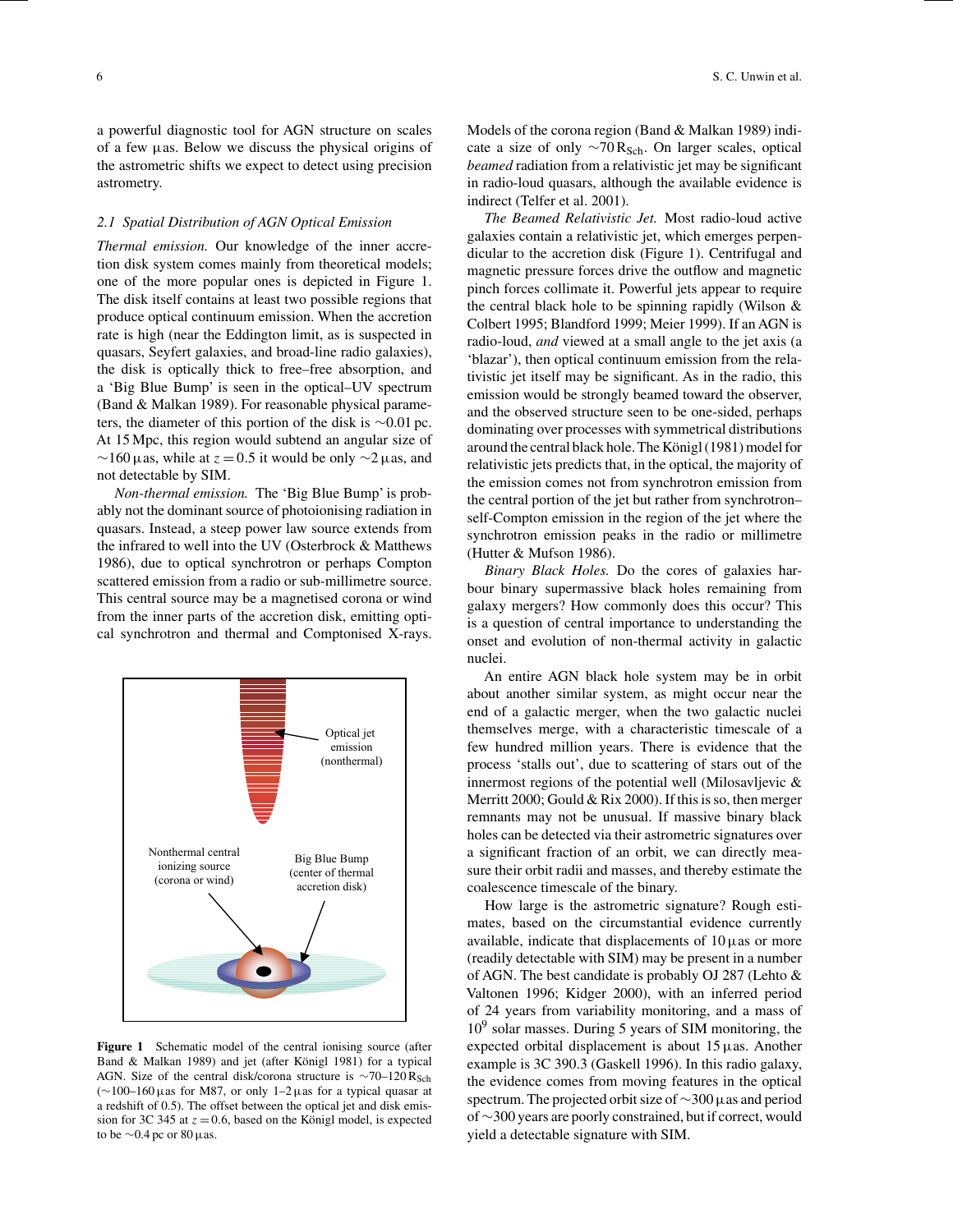#### *2.2 Testing AGN Models using Astrometry*

SIM should be able to distinguish which of the AGN emission regions (sketched in Figure 1, for the size scales relevant to SIM) dominates, in a variety of different classes of object. We identify two distinct possible locations for the photocentre of the red light relative to the blue. In both cases, most of the blue light is thermal emission from the optically thick part of the accretion disk — the 'Big Blue Bump'.

*Case 1.* Most of the red light is power law synchrotron emission along the relativistic jet.

*Case 2.* The red light comes from synchrotron or inverse Compton emission from a hot, magnetised corona or wind above the accretion disk.

The discriminators between these cases are simple: is there an offset between red and blue photocentres?And, if so, in what direction on the sky? Is the optical photocentre offset from the VLBI core position, and in what direction on the sky?

In Case 1, red light comes from the jet, so its photocentre will be offset (along the jet direction — obtained by VLBI imaging) from the blue photocentre associated with the accretion disk. In Case 2, red light comes from a disk corona or wind, so the red and blue photocentres should be coincident.

Comparing astrometric positions over different wavebands, including the radio, provides an important test of models for relativistic radio jets in AGN. Standard models such as those developed by Blandford & Königl (1979) and Königl (1981) predict significant shifts in the position of emission in different wavebands. These offsets should be readily detectable.

Currently, few direct measurements have been made. Most notable is the double quasar 1038+528 A & B (Marcaide & Shapiro 1984). For this (unrelated) close pair, the VLBI position of A relative to B shifted by about  $700 \mu$  as between 2.3 and 8.4 GHz, presumably due to optical depth effects. This pair would be a faint target for SIM  $(V = 17.5$  and 18.5), but the fact that large shifts have already been detected in the radio indicates that a shift of at least comparable magnitude between VLBI and SIM positions should be detectable in many AGN.

#### **3 Space Interferometry Mission**

SIM will be the first long baseline optical interferometer capable of detecting very faint targets, primarily because in space the fringes can be stabilised to long integration times. This will open up the study of active galaxies and quasars with astrometry.

The following is a brief description of SIM. More information is available on the project web site, at http://sim.jpl.nasa.gov. Figure 2 shows a sketch of the SIM design. SIM's design effectively provides an inertially stable platform for interferometric measurements across relatively wide fields. This stabilisation is achieved by using three interferometers simultaneously — two lock onto bright guide stars, while the third observes science targets. A laser metrology system monitors changes on the positions of the key optical components, effectively defining a rigid 3D 'truss', and allowing control of systematic errors equivalent to much less than a degree of fringe phase. For targets fainter than about  $R \sim 14$ , photon counting statistics begin to dominate over residual systematic errors.

While the spacecraft is stabilised, the science interferometer articulates over a 15◦ diameter, measuring the shift in the white light fringe positions of targets in the field, or 'tile'. In order to cover the whole sky, SIM will observe overlapping fields, with a carefully chosen 'grid' of stars, nominally ∼1500 metal-poor K giants, to tie the tiles together. Astrometric parameters for science targets, the grid, and instrument parameters for each tile, will be derived in a global least squares fit.

SIM will also be able to measure any shift in the optical photocentre of AGN emission as a function of colour. With an octave of bandwidth available (400–1000 nm) SIM can make a very precise measurement of the angular separation between regions emitting different coloured light within the same source. Since this is a differential measurement, it is not subject to most of the systematic errors which potentially limit the absolute astrometric accuracy (depending on details of the observing mode, only faint SIM targets will be purely in the regime where photon statistics dominate). However, the colour shift measurement is expected to be photon limited, even for relatively bright objects. This is an example of an astrometric measurement which could be done very early in SIM operations. The simplest operating mode would be to divide the band into 'red' and 'blue' (averaged) bins, and detect the phase shift between them.

In a similar way, it will be possible to detect a phase shift in a strong spectral line such as  $H\alpha$  against the nearby continuum. Detailed simulations of a resolved AGN disk



**Figure 2** Layout of the main components of SIM, in its deployed configuration. Visible are the main 10 m structure housing all of the optics, the solar panels, and communications antenna. The short post houses a double cube-corner reflector which is part of the laser metrology system, which measures changes in the positions of the major optical elements. Four beams are shown linking the siderostats to the cube-corner.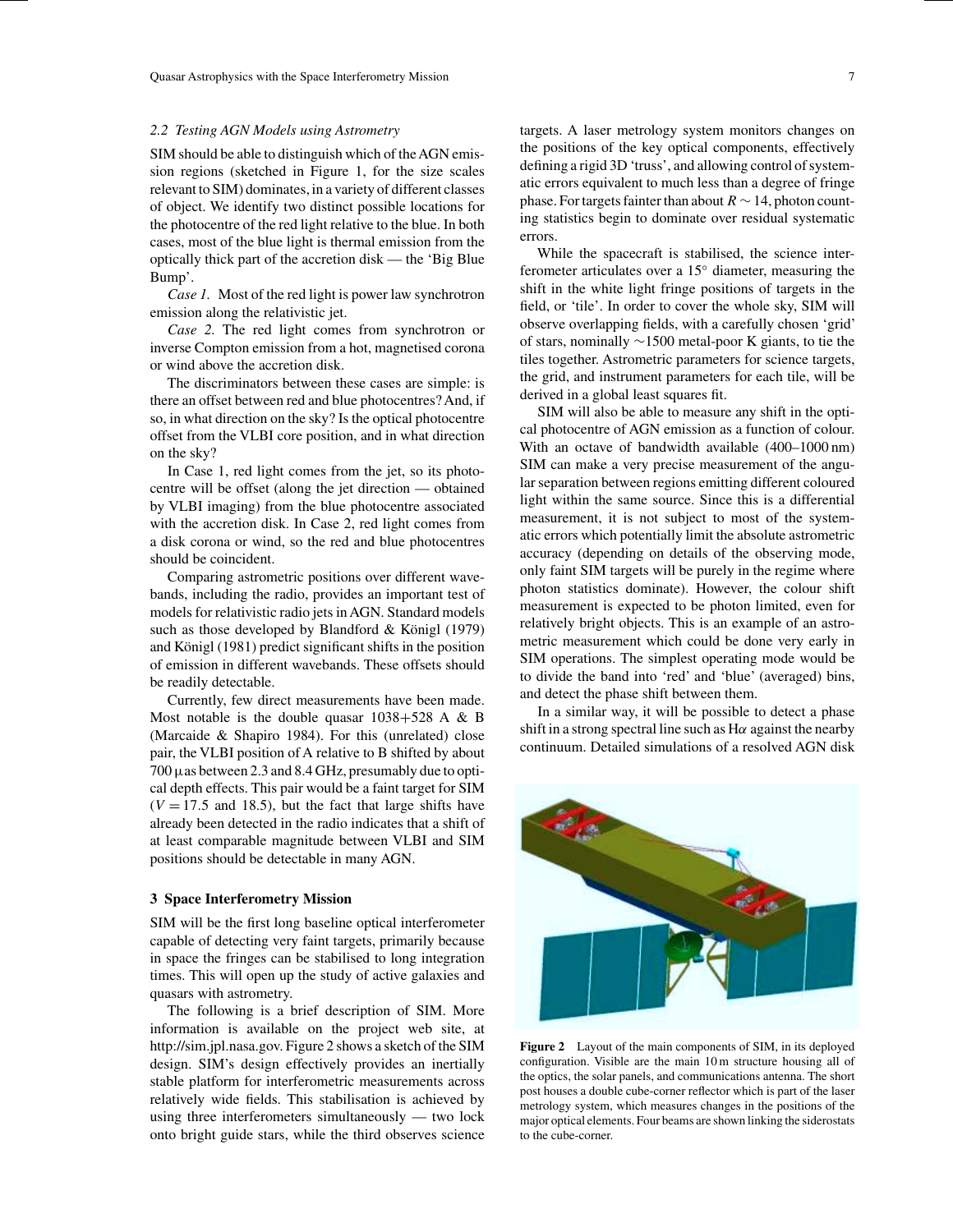at the distance of M87 by Böker & Allen (1999) have shown that a target which is *spatially* resolved, as well as spectrally resolved, can be imaged in a bright spectral line. For an AGN at a moderate redshift, no change in visibility amplitude is expected, but a phase shift should be readily detectable. By repeating the tile observations during the mission, we can learn whether this location is stable over time.

Although SIM will be inertially stable to allow microarcsecond precision measurements, it has no absolute reference, and the grid could have a net rotation. SIM will observe a number of carefully chosen quasars to serve as zero proper motion anchors. Fortunately, most of SIM's science program does not depend on an inertial frame, because selecting quasars stable on microarcsecond scales is a significant challenge. Indeed, as shown above, for selected objects astrometric variability will be readily detectable by SIM, and will form an important probe of quasar structure.

#### *3.1 Distinguishing AGN Models using SIM*

We consider two representative SIM targets: a nearby AGN such as M87, and a moderate redshift quasar such as 3C 345.

*Nearby radio galaxy M87.* We expect the optical emission to be dominated by the accretion disk region because its jets are not pointing within a few degrees to our line of sight (Biretta, Stern, & Harris 1991). There should be no colour shift between the red and blue SIM bands, because the corona and accretion disk are axisymmetric (Figure 1). However, we expect a relatively large offset (as large as several  $100 \mu$ as) between the optical photocentre and radio photocentre (which is dominated by emission from the optically thick base of the radio jet).

*Quasar 3C 345.* If the non-thermal optical continuum from 3C 345 comes from the base of the relativistic jet, that signature should be detectable with SIM. The Königl (1981) inhomogeneous jet model predicts that optical jet emission should be roughly coincident with the 22 GHz radio emission, but offset about  $80 \mu$ as from the black hole. Relative astrometry between SIM and VLBI should readily detect a shift this large, and the position angle of the shift should align with the VLBI jet. Colour-dependent position shifts may be observable across the SIM band analogous to the frequency-dependent separation effect well-known in VLBI observations (Unwin et al. 1994). The Königl (1981) model predicts a shift of  $30 \mu$ as from the red to the blue end of the SIM band, and similar offsets are expected for a broad range of parameters for inhomogeneous jet models of quasars.

#### **4 The Radio–Optical Frame Tie**

How well can quasars perform as anchors for a reference frame based on stars? SIM will produce a very precise reference frame, using halo K giants, with positional accuracy of  $4 \mu$ as. However, this frame may have an offset and a residual rotation rate. To be most useful for

the astronomy community, and in particular for compar-

isons between images in different wavebands, e.g. VLBI imaging, this frame must be tied to the ICRF (Fey et al. 2001). In addition, some of the Galactic dynamics problems that SIM will address are sensitive to a net rotation of the frame.

As discussed above, there are good reasons for expecting astrometric variations in the optical band. In a sense, the most scientifically interesting targets for SIM may be the poorest choice for reference objects; the same problem is well-known in the ICRF itself. The ICRF radio sources are very compact, but many of these are flat spectrum and strongly variable at radio and optical wavelengths. Radio flux variability is correlated with changes in structure on milliarcsecond scales, but we have no optical images with resolution comparable to VLBI. However, Perlman et al. (1999) have shown how polarised optical and radio 'knots' in M87 (using HST and NRAO VLA data) are correlated on sub-arcsecond scales.

In the years before SIM launch, we will develop a list of suitable quasars to serve as reference objects for SIM, by applying selection criteria that have yet to be fully developed. Part of the strategy will be to observe about 50 frame tie quasars with SIM on the expectation that several will show significant residuals in their fitted astrometric parameters, and will be eliminated from the astrometric grid solution.

#### **Acknowledgments**

We thank the workshop organisers for bringing this group of AGN variability enthusiasts together, so we could share our understanding, and our ignorance, of this very rich field of astronomy. It is a pleasure to thank our many colleagues at Jet Propulsion Laboratory (JPL) who are striving to make the dream of a large-scale interferometer in space a reality. This work was performed at the JPL, California Institute of Technology, under contract with the National Aeronautics and Space Administration. BGP acknowledges support from Whittier College's Newsome Endowment.

#### **References**

- Band, D. L., & Malkan, M. A. 1989, ApJ, 345, 122
- Biretta, J. A., Stern, C. P., & Harris, D. E. 1991, AJ, 101, 1632
- Blandford, R. D. 1999, in Astrophysical Disks, ASP Conf. Ser. 160, ed. J. A. Sellwood, & J. J. Goodman (San Francisco: ASP) 265
- Blandford, R. D., & Königl, A. 1979, ApJ, 232, 34
- Böker, T., & Allen, R. J. 1999, ApJS, 125, 123
- Fey, A. L., et al. 2001, AJ, 121, 1741
- Gaskell, C. M. 1996, ApJ, 464, L107
- Gould, A., & Rix, H. 2000, ApJ, 532, L29
- Hutter, D. J., & Mufson, S. L. 1986, ApJ, 301, 50
- Kidger, M. R. 2000, AJ, 119, 2053
- Königl, A. 1981, ApJ, 243, 700
- Lehto, H. J., & Valtonen, M. J. 1996, ApJ, 460, 207
- Ma, C., et al. 1998, AJ, 116, 516
- Marcaide, J. M., & Shapiro, I. I. 1984, ApJ, 276, 56
	- Meier, D. L. 1999, ApJ, 522, 753